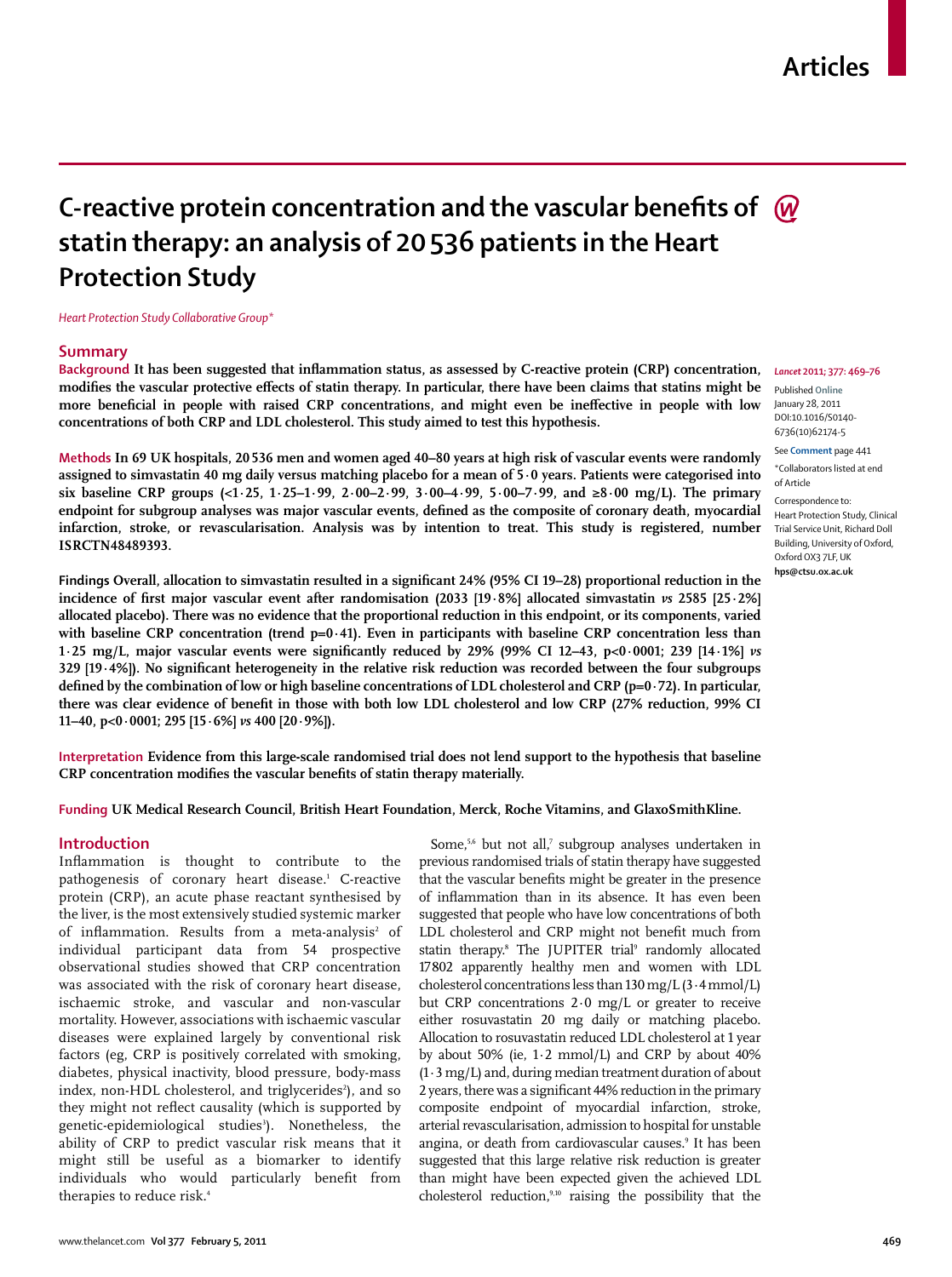|                                   | $<$ 1.25 mg/L<br>$(n=3397)$ | $1.25 - 1.99$ mg/L<br>$(n=2729)$ | 2.00-2.99 mg/L<br>$(n=2943)$ | 3.00-4.99 mg/L<br>$(n=3766)$ | 5.00-7.99 mg/L<br>$(n=2562)$ | $\geq 8.00$ mg/L<br>$(n=3048)$ | Not measured<br>$(n=2091)$ |
|-----------------------------------|-----------------------------|----------------------------------|------------------------------|------------------------------|------------------------------|--------------------------------|----------------------------|
| Log CRP (log mg/L)                | $-0.3(0.5)$                 | 0.5(0.1)                         | 0.9(0.1)                     | 1.3(0.1)                     | 1.8(0.1)                     | 2.7(0.5)                       | $\ldots$                   |
| Age (years)                       | 62.6(9.0)                   | 63.8(8.5)                        | 64.1(8.3)                    | 64.4(8.1)                    | 64.2(8.0)                    | 64.3(8.1)                      | 64.7(8.6)                  |
| Men                               | 80.8%                       | 79.2%                            | 78.1%                        | 76.6%                        | 71.9%                        | 68.6%                          | 68.5%                      |
| Previous disease*                 |                             |                                  |                              |                              |                              |                                |                            |
| MI                                | 42.4%                       | 42.7%                            | 44.1%                        | 43.3%                        | 42.7%                        | 41.9%                          | 29.0%                      |
| Other CHD without MI              | 23.4%                       | 24.8%                            | 24.6%                        | 24.6%                        | 23.0%                        | 23.2%                          | 21.8%                      |
| No CHD                            | 34.2%                       | 32.5%                            | 31.3%                        | 32.1%                        | 34.3%                        | 34.9%                          | 49.2%                      |
| Cerebrovascular disease           | 14.2%                       | 14.9%                            | 15.2%                        | 16.0%                        | 16.2%                        | 17.3%                          | 18.9%                      |
| Peripheral vascular disease       | 22.9%                       | 28.6%                            | 30.4%                        | 35.5%                        | 39.0%                        | 40.4%                          | 34.8%                      |
| <b>Diabetes</b>                   | 29.4%                       | 27.3%                            | 28.2%                        | 27.8%                        | 29.5%                        | 28.8%                          | 34.1%                      |
| Drug use*                         |                             |                                  |                              |                              |                              |                                |                            |
| <b>ACE</b> inhibitors             | 15.5%                       | 17.8%                            | 19.7%                        | 20.2%                        | 21.9%                        | 21.1%                          | 20.0%                      |
| <b>B</b> blockers                 | 26.3%                       | 26.9%                            | 26.8%                        | 26.0%                        | 25.8%                        | 23.0%                          | 25.0%                      |
| <b>Diuretics</b>                  | 15.8%                       | 19.7%                            | 23.9%                        | 25.1%                        | 29.9%                        | 32.3%                          | 25.3%                      |
| Any treatment for<br>hypertension | 34.3%                       | 39.5%                            | 41.0%                        | 41.8%                        | 44.2%                        | 45.3%                          | 43.8%                      |
| Aspirin                           | 65.7%                       | 66.3%                            | 65.0%                        | 64.5%                        | 63.1%                        | 60.9%                          | 54.2%                      |
| Current cigarette smoker*         | 8.8%                        | $10-2%$                          | 11.9%                        | 14.7%                        | 19.1%                        | 20.0%                          | 15.9%                      |
| Physical measurements*            |                             |                                  |                              |                              |                              |                                |                            |
| SBP (mm Hq)                       | 141.3(23.1)                 | 143.7(23.0)                      | 144.4(23.0)                  | 145.1(23.0)                  | 144.9(23.0)                  | 145.4(23.0)                    | 146.6(23.0)                |
| DBP (mm Hq)                       | 80.0(12.2)                  | 81.2(12.1)                       | 81.1(12.1)                   | 81.9(12.1)                   | 81.6(12.1)                   | 81.3(12.2)                     | 83.0(12.2)                 |
| BMI ( $kg/m2$ )                   | 25.7(4.2)                   | 26.9(4.2)                        | 27.5(4.2)                    | 28.1(4.2)                    | 28.6(4.2)                    | 28.8(4.2)                      | 27.9(4.2)                  |
| Non-fasting blood lipids*         |                             |                                  |                              |                              |                              |                                |                            |
| LDL cholesterol (mmol/L)          | 3.22(0.80)                  | 3.32(0.80)                       | 3.36(0.80)                   | 3.43(0.80)                   | 3.46(0.80)                   | 3.39(0.80)                     | 3.38(0.80)                 |
| HDL cholesterol (mmol/L)          | 1.16(0.31)                  | 1.09(0.30)                       | 1.06(0.30)                   | 1.03(0.30)                   | 1.01(0.30)                   | 1.00(0.30)                     | 1.05(0.30)                 |
| Log triglycerides (log mmol/L)    | 0.39(0.56)                  | 0.53(0.56)                       | 0.60(0.56)                   | 0.64(0.56)                   | 0.66(0.56)                   | 0.59(0.56)                     | 0.58(0.56)                 |
| Randomised to simvastatin         | 50.0%                       | 50.1%                            | 51.1%                        | 49.2%                        | 50.0%                        | 49.7%                          | 50.3%                      |
| Randomised to vitamins            | 49.7%                       | 50.8%                            | 50.7%                        | 49.4%                        | 50.4%                        | 49.7%                          | 49.6%                      |
|                                   |                             |                                  |                              |                              |                              |                                |                            |

Data are mean (SD) or percentage of patients. CRP=C-reactive protein. MI=myocardial infarction. CHD=coronary heart disease. ACE=angiotensin-converting enzyme. SBP=systolic blood pressure. DBP=diastolic blood pressure. BMI=body-mass index. \*Adjusted for age and sex differences between groups.

*Table 1***: Patient characteristics by baseline concentration of CRP**

benefits of statins might be proportionally greater in people with high CRP concentrations. Secondary analyses of the JUPITER trial did not record any evidence that the effect of rosuvastatin on vascular events differed according to baseline CRP concentration, $11$  but these analyses included only three baseline groups for CRP (because of the relatively small number of events) and were not able to assess the effect in people with CRP concentration less than  $2.0 \text{ mg/L}$ (because they were not eligible for the trial).

For more about the **HPS protocol** see http://www. hpsinfo.org

The Heart Protection Study (HPS) is, to date, the largest randomised trial of statin therapy and was undertaken in high-risk patients in whom large numbers of major vascular events occurred during the study treatment period. This study tested the hypothesis that the effects of statin therapy differ according to baseline concentrations of CRP and LDL cholesterol.

# **Methods**

#### **Study design and participants**

Details of the objectives, design, and methods of HPS have been previously reported,<sup>12,13</sup> and are summarised in this Article. Between 1994 and 1997, 20 536 men and women aged 40–80 years at high risk of vascular events were recruited from 69 UK hospitals. Participants had to have a previous diagnosis of coronary disease, occlusive disease of non-coronary arteries, diabetes (type 1 or 2), or, for men 65 years and older, be receiving drug treatment for hypertension. The exclusion criteria are listed in the study protocol. Ethics approval was obtained from relevant authorities.

At the initial screening visit, nurses recorded information about past medical history and other relevant factors; measured the patient's height, weight, and blood pressure; and took a non-fasting blood sample. Potentially eligible patients were given information about the study and asked for their written agreement to participate. Consenting participants entered a run-in phase, consisting of 4 weeks of placebo followed by 4–6 weeks of 40 mg simvastatin daily. Compliant individuals who did not have a major problem during the run-in and remained eligible were then randomised into the study and had their current medication recorded.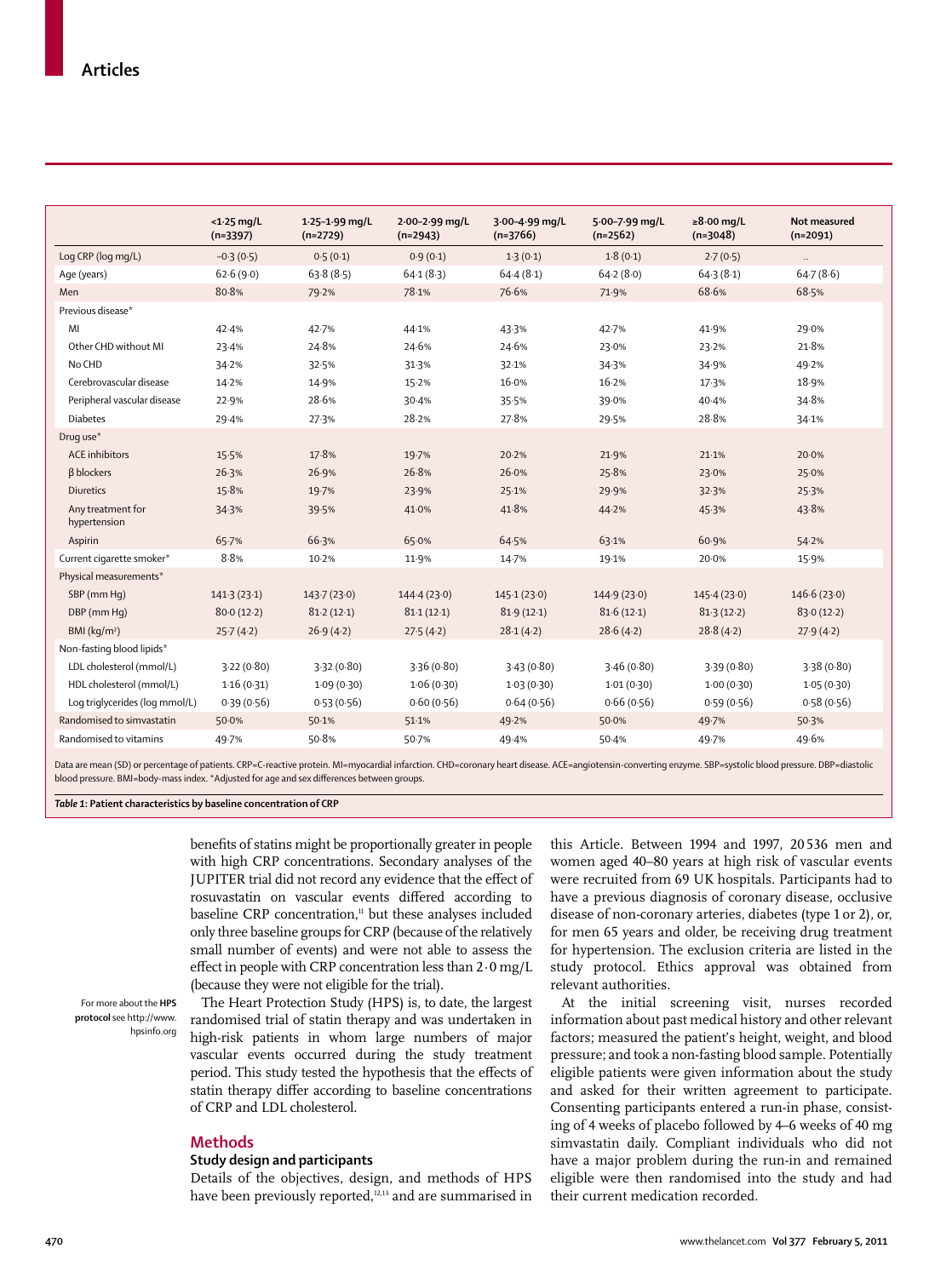|                                                | n    | Change in mean concentration from baseline to final follow-up |               |               |                                           |                    |  |
|------------------------------------------------|------|---------------------------------------------------------------|---------------|---------------|-------------------------------------------|--------------------|--|
|                                                |      | Placebo                                                       | Simvastatin   |               | Absolute difference Percentage difference | Difference in SDs* |  |
| Changes in LDL cholesterol (mmol/L)            |      |                                                               |               |               |                                           |                    |  |
| All patients                                   | 2727 | $-0.19(0.02)$                                                 | $-1.04(0.02)$ | $-0.85(0.03)$ | $-25%$                                    | $-1.1$             |  |
| Baseline CRP (mg/L)                            |      |                                                               |               |               |                                           |                    |  |
| <1.25                                          | 539  | $-0.11(0.05)$                                                 | $-0.98(0.04)$ | $-0.87(0.07)$ | $-26%$                                    | $-1.1$             |  |
| $1.25 - 1.99$                                  | 429  | $-0.23(0.06)$                                                 | $-1.00(0.06)$ | $-0.77(0.08)$ | $-23%$                                    | $-1.0$             |  |
| $2.00 - 2.99$                                  | 460  | $-0.23(0.06)$                                                 | $-1.11(0.05)$ | $-0.88(0.08)$ | $-26%$                                    | $-1.1$             |  |
| $3.00 - 4.99$                                  | 547  | $-0.25(0.06)$                                                 | $-1.12(0.05)$ | $-0.87(0.07)$ | $-26%$                                    | $-1.1$             |  |
| $5.00 - 7.99$                                  | 377  | $-0.19(0.07)$                                                 | $-0.97(0.06)$ | $-0.79(0.09)$ | $-24%$                                    | $-1.0$             |  |
| $\geq 8.00$                                    | 375  | $-0.13(0.08)$                                                 | $-1.05(0.06)$ | $-0.91(0.10)$ | $-27%$                                    | $-1.1$             |  |
| Changes in log CRP (log mg/L)                  |      |                                                               |               |               |                                           |                    |  |
| All patients                                   | 2727 | $-0.04(0.03)$                                                 | $-0.36(0.03)$ | $-0.32(0.04)$ | $-27%$                                    | $-0.3$             |  |
| Baseline LDL cholesterol (mmol/L) <sup>+</sup> |      |                                                               |               |               |                                           |                    |  |
| 2.69                                           | 587  | $-0.08(0.06)$                                                 | $-0.37(0.07)$ | $-0.30(0.09)$ | $-26%$                                    | $-0.3$             |  |
| $2.69 - 3.13$                                  | 550  | $-0.05(0.06)$                                                 | $-0.35(0.07)$ | $-0.30(0.09)$ | $-26%$                                    | $-0.3$             |  |
| $3.14 - 3.52$                                  | 538  | $-0.09(0.06)$                                                 | $-0.44(0.06)$ | $-0.35(0.09)$ | $-30%$                                    | $-0.4$             |  |
| $3.53 - 4.01$                                  | 548  | 0.03(0.06)                                                    | $-0.41(0.06)$ | $-0.44(0.09)$ | $-36%$                                    | $-0.4$             |  |
| $\geq 4.02$                                    | 504  | $-0.02(0.07)$                                                 | $-0.22(0.06)$ | $-0.20(0.09)$ | $-18%$                                    | $-0.2$             |  |

ample was taken at a mean of 4·6 years. CRP=C-reactive protein. \*SD at screening (0·80 mmol/L for LDL cholestero 1-00 log mg/L for log CRP) in all 2727 people with data for concentrations of LDL cholesterol and CRP at baseline and final year of follow-up. †Separated into approximate fifths of the baseline distribution in all 20 536 randomised patients.

Table 2: Effect of simvastatin allocation on changes in concentrations of LDL cholesterol and CRP between baseline and final year of follow-up

## **Randomisation and masking**

Participants were randomly assigned to receive 40 mg simvastatin daily or matching placebo (and, separately, with a factorial design, to receive antioxidant vitamins or matching placebo capsules<sup>14</sup>), and were followed up for a mean of 5·0 years. Randomisation was done centrally with use of a minimisation algorithm. Study outcomes were reported and coded in a masked manner.<sup>12</sup>

# **Procedures**

Screening blood samples were cooled and sent by overnight courier to the coordinating centre laboratory for immediate separation and assay, and for long-term storage in liquid nitrogen. After an average of 4·6 years, non-fasting blood was collected from all participants during the final year of follow-up. Lipid fractions (including LDL cholesterol measured directly) at baseline and during follow-up were analysed as previously reported.13 CRP was measured with a highsensitivity assay with an Olympus CRP Latex OSR 6199 (Olympus Diagnostics, Melville, NY, USA) in plasma samples collected and stored at baseline from all participants and during the final year from a subset of participants. Within-assay and between-assay coefficients of variation were less than 5% for baseline measurements of LDL cholesterol and CRP (data not shown).

Participants were to be seen in the study clinics at regular intervals throughout follow-up (with non-attending patients followed up by telephone or through their family doctor). At every follow-up, information was recorded about any suspected myocardial infarction, stroke, vascular procedure, or other serious adverse event (including admission to hospital for any reason). Further details were sought from general practitioners about all reports that might relate to vascular events, cancers, or deaths, and from UK national registries about cancers and certified causes of death. The primary prespecified endpoint for subgroup analyses was major vascular events, which were defined as major coronary events (ie, coronary death and non-fatal myocardial infarction), any stroke (fatal or nonfatal), or coronary or non-coronary revascularisation. During the study, 20 469 participants (99·7%) had complete follow-up for both mortality and morbidity.

#### **Statistical analysis**

Patients were categorised into six baseline CRP groups (<1·25, 1·25–1·99, 2·00–2·99, 3·00–4·99, 5·00–7·99, and  $\geq 8.00$  mg/L), each including about 3000 patients (2091 participants did not have CRP measured at baseline). The effects of allocation to simvastatin on the incidence of particular outcomes were analysed with log-rank methods both overall and separately within each CRP group (and for the group without values).  $x^2$  tests for linear trend in the proportional effects of simvastatin across the six CRP groups were undertaken. Subgroup analyses of a previous trial<sup>8</sup> had generated the hypothesis that statins might not have much effect in people with baseline concentrations of LDL cholesterol and CRP that are both low (defined by the median values in that trial: LDL cholesterol  $<$ 3.86 mmol/L and CRP  $<$ 1.6 mg/L). To test that hypothesis in HPS, log-rank analyses were undertaken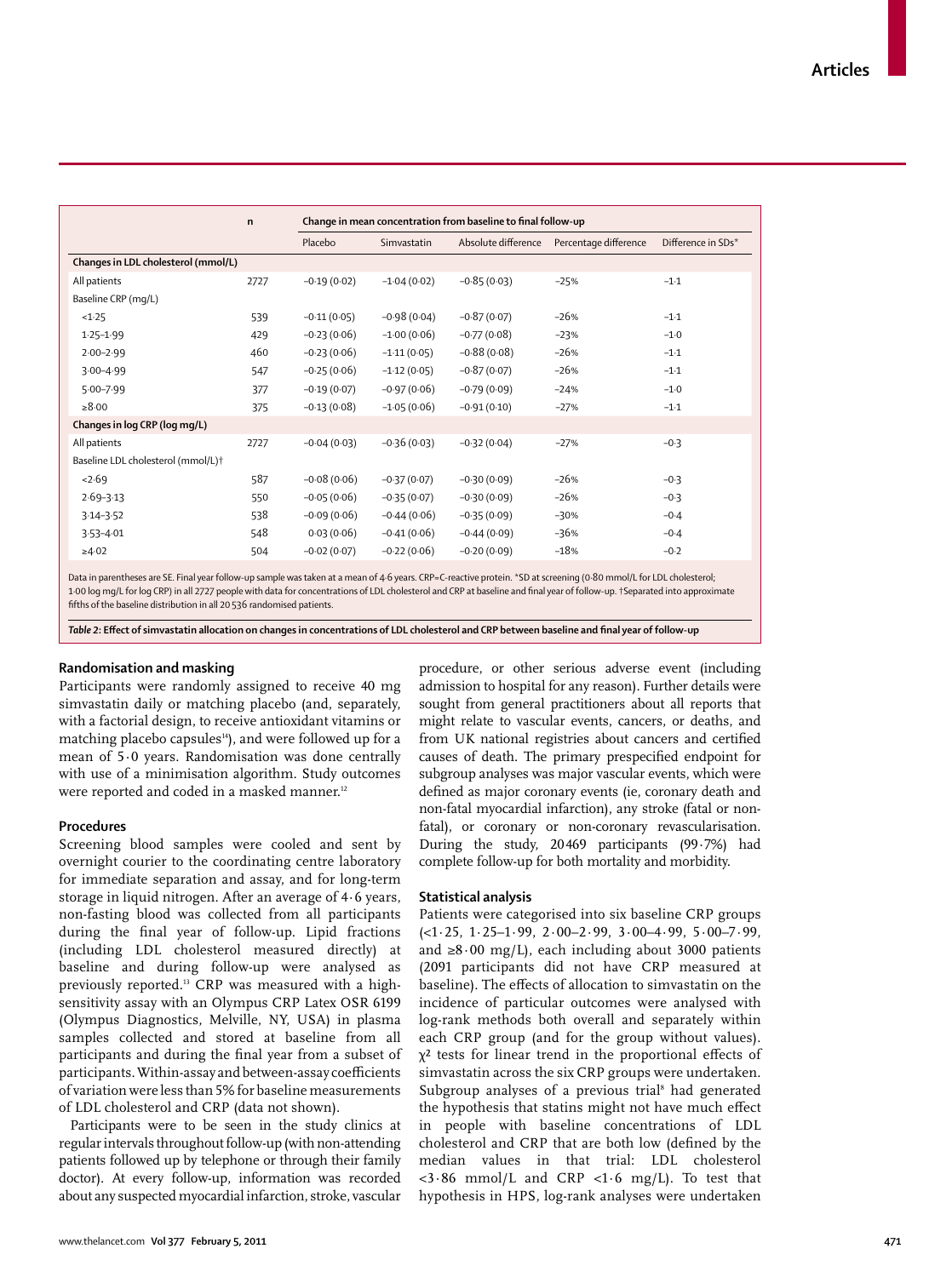|                                              | Simvastatin   | Placebo       |                                                     | Event rate ratio<br>(95% or 99% CI) |
|----------------------------------------------|---------------|---------------|-----------------------------------------------------|-------------------------------------|
|                                              | $(n=10269)$   | $(n=10267)$   |                                                     |                                     |
| Major vascular event                         |               |               |                                                     |                                     |
| $<$ 1.25 mg/L                                | 239 (14.1%)   | 329 (19.4%)   |                                                     |                                     |
| $1.25 - 1.99$ mg/L                           | 263(19.2%)    | 328(24.1%)    |                                                     |                                     |
| $2.00 - 2.99$ mg/L                           | 292 (19.4%)   | 341 (23.7%)   |                                                     |                                     |
| 3.00-4.99 mg/L                               | 366 (19.8%)   | 506 (26.5%)   |                                                     |                                     |
| 5.00-7.99 mg/L                               | 294 (23.0%)   | 376 (29.3%)   |                                                     |                                     |
| $\geq 8.00$ mg/L                             | 387 (25.6%)   | 469 (30.6%)   |                                                     |                                     |
| Missing                                      | 192 (18.3%)   | 236 (22.7%)   |                                                     |                                     |
| <b>Total</b>                                 | 2033 (19·8%)  | 2585 (25.2%)  |                                                     | $0.76(0.72 - 0.81)$                 |
| $\chi^2$ =0.7, p for trend=0.41              |               |               |                                                     |                                     |
| Major coronary event                         |               |               |                                                     |                                     |
| $<$ 1.25 mg/L                                | $106(6.2\%)$  | 149(8.8%)     |                                                     |                                     |
| $1.25 - 1.99$ mg/L                           | $123(9.0\%)$  | 144(10.6%)    |                                                     |                                     |
| $2.00 - 2.99$ mg/L                           | $135(9.0\%)$  | 155(10.8%)    |                                                     |                                     |
| 3.00-4.99 mg/L                               | 154(8.3%)     | 246(12.9%)    |                                                     |                                     |
| 5.00-7.99 mq/L                               | 126(9.8%)     | 171 (13.3%)   |                                                     |                                     |
| $\geq 8.00$ mg/L                             | $181(12.0\%)$ | 237 (15.4%)   |                                                     |                                     |
| Missing                                      | 73 (6.9%)     | $110(10.6\%)$ |                                                     |                                     |
| Total                                        | 898 (8.7%)    | 1212 (11.8%)  |                                                     | $0.73(0.67 - 0.79)$                 |
| $\chi^2$ =0.1, p for trend=0.81              |               |               |                                                     |                                     |
| <b>Stroke</b>                                |               |               |                                                     |                                     |
| $<$ 1.25 mg/L                                | 39(2.3%)      | 72 (4.2%)     |                                                     |                                     |
| $1.25 - 1.99$ mg/L                           | 59 (4.3%)     | 67(4.9%)      |                                                     |                                     |
| 2.00-2.99 mg/L                               | 55 (3.7%)     | 69 (4.8%)     |                                                     |                                     |
| 3.00-4.99 mg/L                               | 76 (4.1%)     | 113(5.9%)     |                                                     |                                     |
| 5.00-7.99 mq/L                               | 73 (5.7%)     | 98 (7.6%)     |                                                     |                                     |
| $\geq 8.00$ mg/L                             | 87(5.7%)      | 106(6.9%)     |                                                     |                                     |
| Missing                                      | 55 $(5.2%)$   | 60(5.8%)      |                                                     |                                     |
| Total                                        | 444 (4.3%)    | 585 (5.7%)    |                                                     | $0.75(0.66 - 0.85)$                 |
| $\chi^2$ =1.1, p for trend=0.29              |               |               |                                                     |                                     |
| Revascularisation                            |               |               |                                                     |                                     |
| $<$ 1.25 mg/L                                | $115(6.8\%)$  | 161(9.5%)     |                                                     |                                     |
| $1.25 - 1.99$ mg/L                           | 119 (8.7%)    | 164 (12.0%)   |                                                     |                                     |
| 2.00-2.99 mg/L                               | 133(8.8%)     | 171(11.9%)    |                                                     |                                     |
| 3.00-4.99 mg/L                               | 178(9.6%)     | 225(11.8%)    |                                                     |                                     |
| 5.00-7.99 mg/L                               | 143(11.2%)    | 177(13.8%)    |                                                     |                                     |
| $\geq 8.00$ mg/L                             | 171(11.3%)    | 203 (13.2%)   |                                                     |                                     |
| Missing                                      | 80(7.6%)      | $104(10.0\%)$ |                                                     |                                     |
| Total                                        | 939(9.1%)     | 1205(11.7%)   |                                                     | $0.76(0.70-0.83)$                   |
| $\chi^2$ <sub>,</sub> =1.8, p for trend=0.18 |               |               |                                                     |                                     |
|                                              |               |               |                                                     |                                     |
|                                              |               |               | 0.6<br>0.8<br>0.4<br>$\,1\,$<br>$1·2$<br>1.4<br>1·6 |                                     |
| $-$ 99% Cl or $\sim$                         | - 95% CI      |               | Simvastatin better<br>Placebo better                |                                     |

*Figure 1***: Eff ect of simvastatin allocation on vascular events by baseline concentration of C-reactive protein**

of the effect of allocation to simvastatin on major vascular events in the four groups that were defined jointly by the same median concentrations of LDL cholesterol and CRP. To make some allowance for multiple comparisons, only summary rate ratios or reductions are presented with 95% CIs, whereas those for subgroup analyses are presented with 99% CIs. All statistical tests were two-sided and done on an intentionto-treat basis.

This study is registered, number ISRCTN48489393.

#### **Role of the funding source**

The sponsors of the study had no role in study design, data collection, data analysis, data interpretation, or writing of the report. All members of the Writing Committee agreed to submit the paper for publication. JE, DB, and SP had full access to all the data in the study.

## **Results**

Baseline CRP concentration was substantially skewed (skewness coefficient  $5.9$ ), with a median of  $3.07$  mg/L (IQR 1·59–5·85). Table 1 shows the patient characteristics for each baseline CRP group. In this selected trial population, participants with higher baseline CRP concentrations were more likely to be women, to have had a diagnosis of peripheral vascular disease, to be taking diuretic drugs, and to be a current smoker than were those with lower baseline CRP concentrations (table 1). Participants with high baseline CRP concentrations had higher mean body-mass index, LDL cholesterol, and triglyceride concentration, and lower mean HDL cholesterol concentration (although the age-adjusted and sex-adjusted correlation between LDL cholesterol and log CRP concentration was weak; *r*=0·08).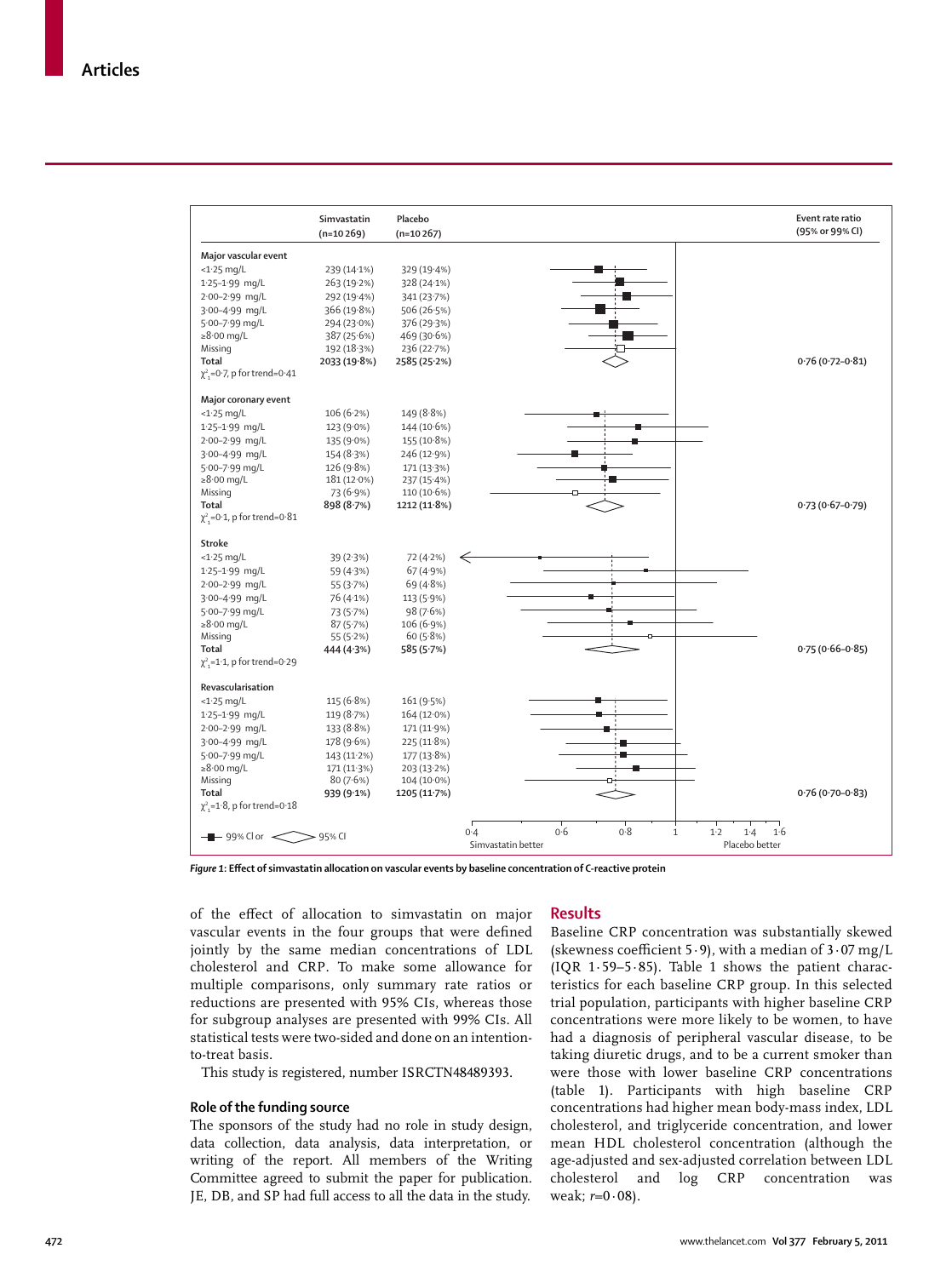As previously reported, $12$  allocation to simvastatin produced a mean difference in LDL cholesterol between randomised groups during the trial of 1·0 mmol/L. In the selected subset of 2727 patients with LDL cholesterol and CRP measured at both screening and during the final year of follow-up, allocation to simvastatin produced a mean difference between randomised groups of 0·85 mmol/L (SE 0·03 mmol/L) in LDL cholesterol, which is a 25% mean proportional reduction, and of  $0.32 \log \frac{mg}{L}$  (SE  $0.04 \log \frac{mg}{L}$ ) in log CRP, which is a 27% mean proportional reduction (both  $p<0.0001$ ; table 2). These differences represented SD changes of 1·1 for LDL cholesterol and 0·3 for log CRP; thus, the reduction in relation to overall variability was much greater for LDL cholesterol than for CRP. The estimated changes in LDL cholesterol did not differ significantly by baseline CRP concentration, and nor did the estimated changes in CRP differ significantly by baseline LDL cholesterol (table 2; age-adjusted and sexadjusted correlation between changes in LDL cholesterol and changes in log CRP=0·14).

Overall, allocation to simvastatin produced a significant 24% (95% CI 19-28) proportional reduction in the incidence of first major vascular event after randomisation.<sup>12</sup> There was no significant trend in the proportional risk reduction with increasing baseline CRP (figure 1), with significant reductions in each of the baseline CRP groups, including in participants with CRP concentration less than 1·25 mg/L (29% risk reduction, 99% CI 12–43; p<0·0001). Indeed, even in those with baseline CRP concentration less than 1 mg/L, there was a significant 27% (99% CI 5-44) reduction in risk (166 [13·7%] allocated to simvastatin *vs* 218 [18·3%] allocated to placebo;  $p=0.0022$ ).

Allocation to simvastatin reduced the incidence of first major coronary event by  $27\%$  (95% CI 21-33), of first stroke by 25% (15–34), and of first revascularisation by  $24\%$  (17–30), with no significant trend in the proportional risk reduction with increasing baseline CRP concentration for any of these outcomes (figure 1). There was also no significant trend in the proportional reduction in vascular death with increasing baseline CRP (figure 2). Although a marginally significant trend in the proportional reduction in non-vascular mortality was noted with increasing CRP concentration (figure 2), this result was not significant after taking into account the number of trend tests done (Bonferroni corrected p=0·10).

To test the hypothesis that the proportional effect of statin therapy on vascular events might differ according to whether individuals have greater than mean concentrations of LDL cholesterol, CRP, both, or neither,<sup>8</sup> participants were categorised into four groups defined by the median concentrations of LDL cholesterol  $(3.86 \text{ mmol/L})$  and CRP  $(1.6 \text{ mg/L})$  in the trial that generated the hypothesis. In HPS, there was no significant heterogeneity in the proportional reduction in major vascular events between these four groups (figure 3). In particular, the proportional risk reduction in participants with low LDL cholesterol and low CRP (27%, 99% CI 11–40;  $p<0.0001$ ) was statistically similar to that in participants with high LDL cholesterol and high CRP (23%, 10-35; p<0 $0.0001$ ). Even when the threshold used to define low LDL cholesterol was reduced to 2·8 mmol/L (which was the median baseline concentration in the JUPITER trial<sup>9</sup>), the proportional reduction in major vascular events in participants with low LDL cholesterol and low CRP (92 [13·6%] *vs* 128 [18·2%]; risk reduction 0·73, 99% CI 0·52–1·04;



Figure 2: Effect of simvastatin allocation on vascular and non-vascular death by concentration of baseline C-reactive protein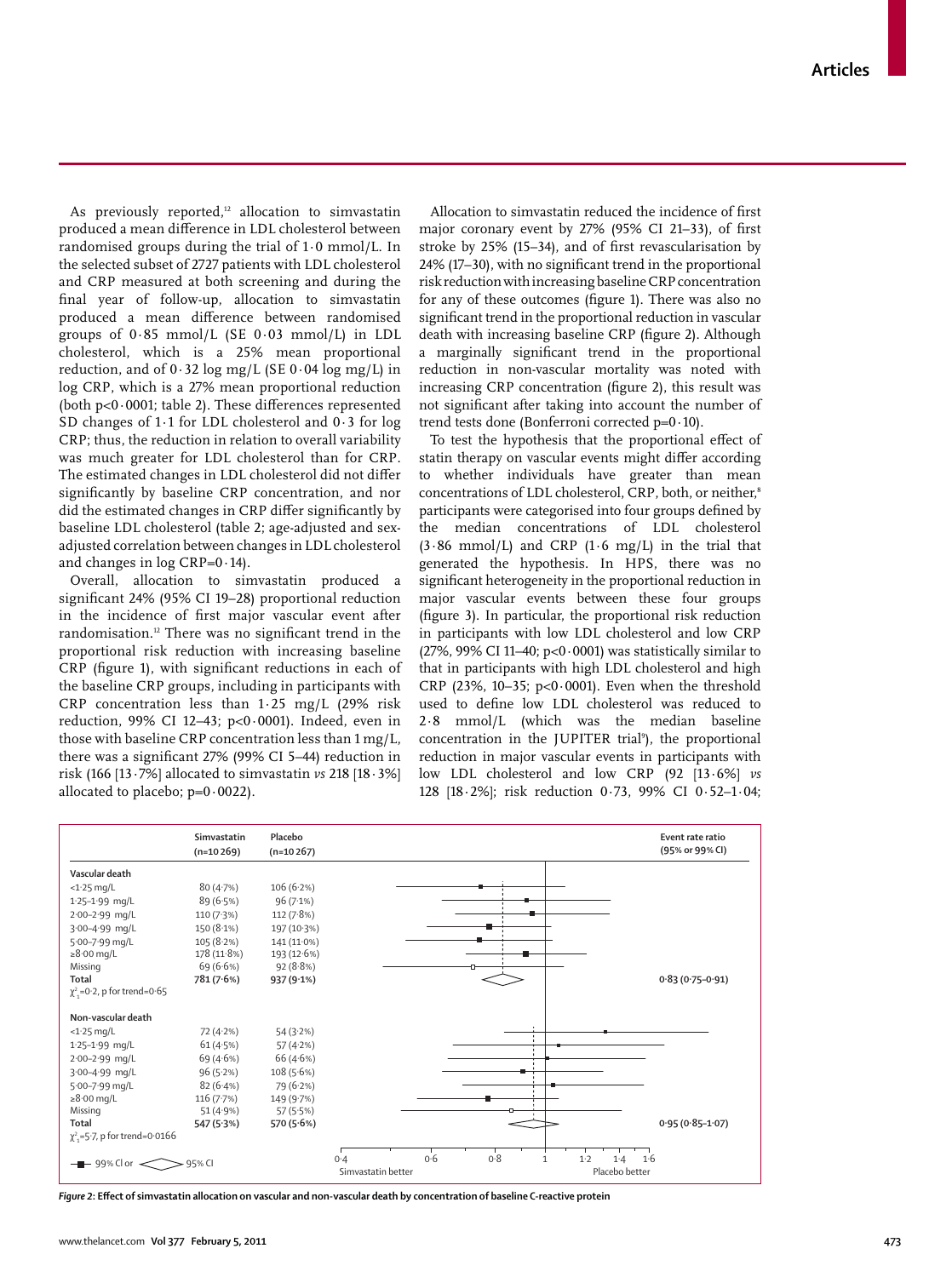|                                             | Median LDL<br>cholesterol<br>(mmol/L) | <b>CRP</b><br>(mq/L) | Median Simvastatin<br>$(n=10269)$ | Placebo<br>$(n=10267)$           | Event rate ratio<br>(95% or 99% CI) |
|---------------------------------------------|---------------------------------------|----------------------|-----------------------------------|----------------------------------|-------------------------------------|
| LDL cholesterol <3.86 mmol/L; CRP <1.6 mg/L | 3.0                                   | 1.0                  | 295/1890 (15.6%)                  | 400/1912 (20.9%)                 |                                     |
| LDL cholesterol <3.86 mmol/L; CRP ≥1.6 mg/L | $-3.1$                                | $4-1$                | 1042/4997 (20.9%)                 | 1318/5037 (26.2%)                |                                     |
| LDL cholesterol ≥3.86 mmol/L; CRP <1.6 mg/L | $4-2$                                 | 1.0                  | 68/455 (14.9%)                    | 102/461 (22.1%)                  |                                     |
| LDL cholesterol ≥3.86 mmol/L; CRP ≥1.6 mg/L | 4.3                                   | 4.4                  | 436/1875 (23.3%)                  | 529/1817 (29.1%)                 |                                     |
| Missing CRP                                 | 3.3                                   | $\ddotsc$            | 192/1052 (18.3%)                  | 236/1040 (22.7%)                 |                                     |
| Total                                       |                                       |                      | 2033/10269 (19.8%)                | 2585/10267 (25.2%)               | $0.76(0.72 - 0.81)$                 |
| $\chi^2$ = 1.3, p for heterogeneity=0.72    |                                       |                      |                                   |                                  |                                     |
| $-$ 99% Cl or $\rightarrow$<br>95% CI       |                                       |                      |                                   | 0.6<br>0.4<br>Simvastatin better | 0.8<br>1.4<br>1.7<br>Placebo better |

*Figure 3***: Eff ect of simvastatin allocation on fi rst major vascular event during follow-up by baseline concentrations of LDL cholesterol and CRP** Test for heterogeneity between four groups, excluding participants with missing data for baseline CRP concentration. Threshold values used to define low and high concentrations of LDL cholesterol and CRP are from the median values in the hypothesis-generating trial.® CRP=C-reactive protein.

 $p=0.0213$ ) was still similar to the reduction recorded overall (figure 3).

## **Discussion**

In this study of more than 20 000 people at high risk of vascular events, 5·0 years of statin therapy reduced the risk of a major vascular event by a quarter, but there was no indication that the proportional risk reduction was larger in those with higher baseline CRP concentration. Indeed, even in participants with baseline CRP concentration less than 1·25 mg/L, or with low baseline concentrations of both LDL cholesterol and CRP, there were significant reductions in the risks of major vascular events. Furthermore, the proportional reduction in major vascular events in HPS did not differ significantly between participants with different baseline concentrations of other circulating inflammatory markers, such as lipoprotein-associated phospholipase  $A<sub>2</sub>$  (a pro-inflammatory enzyme expressed in rupture-prone atherosclerotic plaque)<sup>15</sup> or albumin (a liver-derived negative acute-phase reactant; results available on request). Hence, the present hypothesistesting analysis (which is based on large numbers of major vascular events) does not lend support to the suggestion from hypothesis-generating studies (which include far fewer vascular events) that the beneficial effects of statin therapy are affected by baseline CRP concentration or, more generally, by inflammation status (panel).

The proportional reduction in the risk of major vascular events with statin therapy seems to be directly related to the absolute reduction in LDL cholesterol that is achieved.<sup>16-18</sup> A meta-analysis<sup>17</sup> of 25 large randomised trials (including more than 150 000 participants) estimated that 80–90% of the heterogeneity between their results could be explained by differences in the reduction of LDL cholesterol (87% for major coronary events and 84% for major vascular events), which contrasts with other interpretations from selected trials.<sup>8,19</sup> In addition to the lipid-mediated effects of statins, substantial interest has been generated in the possibility of lipid-independent pleiotropic effects,

perhaps by stabilisation of plaques through various antiinflammatory mechanisms.<sup>20,21</sup>

In apparent support of this hypothesis, analyses within some trials have shown that participants who achieve low CRP concentration on statin therapy, irrespective of their achieved LDL cholesterol concentration, have lower coronary event rates than do those who do not achieve low CRP.<sup>22,23</sup> However, such comparisons of outcome in participants allocated to statins who achieve particular CRP concentrations and in those who do not versus the outcome in all of the participants allocated to placebo combined (irrespective of whether or not they would have achieved those CRP concentrations if they had been given statin therapy) are not randomised and, hence, prone to bias. For example, the observed risk differences could be attributable to inherent differences between the types of participant who achieve such CRP concentrations and those who do not, rather than differences that are really due to the CRP reductions.24,25 Moreover, investigators of a meta-analysis<sup>26</sup> of 23 placebo-controlled trials have reported that at least 90% of the CRP reduction detected with therapies to lower LDL cholesterol (mostly statins) can be explained by reductions in LDL cholesterol. Because the proportional reduction in vascular events associated with the reduction in LDL cholesterol achieved in the JUPITER trial<sup>9</sup> was larger than was expected from previous statin trials,16 it has been suggested that it provides support for non-lipid benefits of statins. But, JUPITER was terminated early because of the emergence of clear evidence of benefit, so the size of the real effects of treatment might well have been overestimated.<sup>27</sup>

The present hypothesis-testing analysis has several strengths. First, HPS has larger numbers of major vascular events than any other randomised trial of statin therapy, so it has greater statistical power to detect differences in effect size in different subgroups. Second, it can assess the effects of statin therapy across a wide range of baseline concentrations of CRP or LDL cholesterol because participants were recruited with no constraints on the values of these factors. Third, the results are applicable not only to the wide range of people with pre-existing vascular disease who were recruited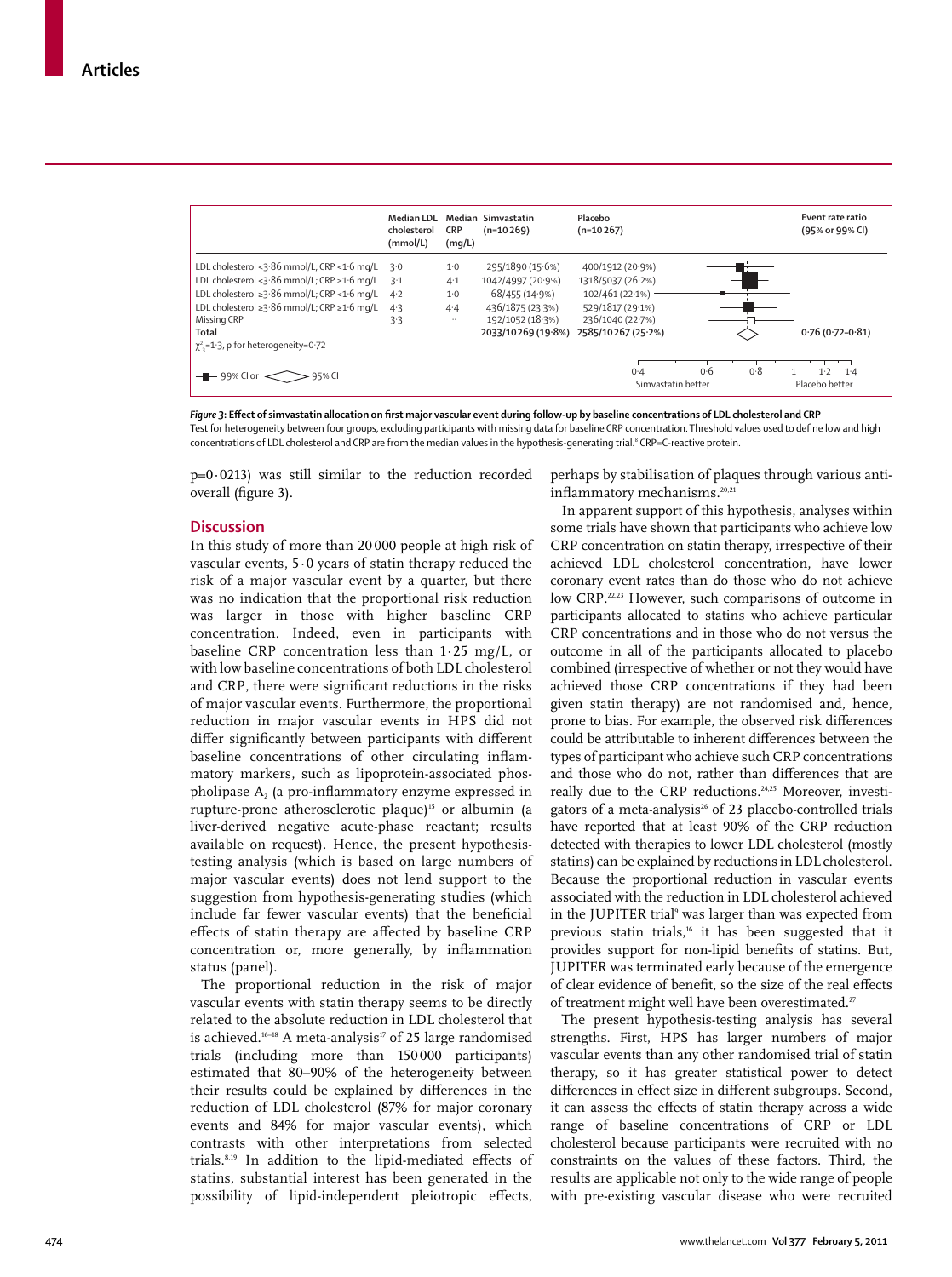#### *Panel***: Research in context**

#### **Systematic review**

Electronic searches of Medline, PubMed, and Scopus, supplemented by hand searches of reference lists of review articles and meta-analyses, identified four trials<sup>6-8,11</sup> that had previously estimated the effect of statin therapy by baseline concentration of C-reactive protein (CRP). These studies were all of high quality based on blinding of patients, use of intention-to-treat analyses, details about completeness of follow-up, the type of intervention, reporting of the patient population, and outcome reporting. However, they each included small numbers of cardiovascular events.

#### **Interpretation**

The large numbers of major vascular events in the Heart Protection Study (HPS) allows a reliable test of the hypothesis that the effects of statin therapy differ according to baseline CRP concentration. The results do not lend support to the suggestion that the beneficial effects of statin therapy are affected by baseline CRP concentration or, more generally, by inflammation status. The results could be applicable to all statins (not only simvastatin) and are likely to be applicable to a wide range of people with and without pre-existing vascular disease.

into HPS, but also to people without known vascular disease (as in JUPITER), since the proportional benefits of statins are as large in primary prevention.<sup>16,18</sup> In this respect, it is worth noting that people who have events during only a few years of treatment (eg, average time to events in a 4-year trial is only about 2 years) are most likely to have had pre-existing vascular disease, irrespective of whether they were derived from high-risk secondary prevention or low-risk primary prevention populations.

Because patients in the hypothesis-generating trials were allocated to pravastatin and lovastatin, and in JUPITER to rosuvastatin, the results from HPS, which studied simvastatin, might not necessarily be generalisable to other statins.<sup>28</sup> But, the differential effect of different statins on the risk of major vascular events can be largely, if not wholly, explained by differences in reduction in LDL cholesterol.16–18 Moreover, the 27% mean CRP reduction in HPS that was associated with a 0·85 mmol/L reduction in LDL cholesterol in participants allocated to simvastatin (table 2) is about the same per mmol/L LDL cholesterol reduction as the 37% mean CRP reduction in JUPITER, which was associated with a 1·2 mmol/L reduction in LDL cholesterol in those allocated to rosuvastatin.9 In the CORONA trial,6 rosuvastatin seemed to produce beneficial effects on vascular events in patients with baseline CRP greater than 2 mg/L and not in those with lower concentrations. But, those analyses were retrospective and based on small numbers of events in people with CRP concentration less than 2 mg/L, so they might be indicative of data-dependent emphasis and chance.<sup>6</sup>

Baseline CRP concentration did not seem to modify the effects of rosuvastatin in JUPITER (although people with CRP <2 mg/L were excluded from this trial and it could only consider three CRP groups because of the relatively small number of events), $11$  or the effects of different doses of simvastatin in the A to Z trial<sup>7</sup> (albeit with very limited statistical power). Consequently, the findings in HPS, that reducing LDL cholesterol with simvastatin reduces the risk of major vascular events to a similar extent irrespective of presenting CRP concentrations (including among individuals with low concentrations of both CRP and LDL cholesterol), are probably broadly generalisable to other statins.

#### **Contributors**

S Parish, J Armitage, and R Collins were responsible for the study concept and design. J Armitage and R Collins acquired data. J Emberson, D Bennett, E Link, and S Parish did the statistical analysis. J Emberson drafted the report. All authors contributed to the interpretation of data and critically revised the report for important intellectual content.

## **MRC/BHF Heart Protection Study Collaborative Group**

*Collaborators* listed in reference 12. *Writing Committee* Jonathan Emberson, Derrick Bennett, Emma Link, Sarah Parish (Clinical Trial Service Unit [CTSU], University of Oxford, UK); John Danesh (Department of Public Health and Primary Care, University of Cambridge, UK); Jane Armitage, Rory Collins (CTSU, University of Oxford, UK).

*Steering Committee* R Collins (principal investigator); T Meade (chairman); P Sleight (vice-chairman); J Armitage (clinical coordinator); S Parish, R Peto (statisticians); L Youngman (laboratory director); M Buxton, D de Bono (deceased), C George, J Fuller, A Keech, A Mansfield, B Pentecost, D Simpson, C Warlow; J McNamara, L O'Toole (MRC observers).

*Data Monitoring Committee* R Doll (chairman [deceased]), L Wilhelmsen (vice-chairman), K M Fox, C Hill, P Sandercock.

#### **Confl icts of interest**

The CTSU has a policy of not accepting honoraria or other payments directly or indirectly from the pharmaceutical industry, except for the reimbursement of costs to participate in scientific meetings. JD has received research grants, consultancy, and board membership fees from GlaxoSmithKline, Merck, Novartis, and Pfizer.

#### **Acknowledgments**

The MRC/BHF Heart Protection Study was funded by the UK Medical Research Council (MRC), the British Heart Foundation (BHF), Merck, and Roche Vitamins. CRP assays were funded by GlaxoSmithKline. The CTSU receives core support from the MRC and BHF. JE acknowledges support from the BHF Centre of Research Excellence, Oxford, UK (RE/08/04). The most important acknowledgment is to the participants in the MRC/BHF Heart Protection Study, and to the collaborators listed in reference 12.

#### **References**

- Hansson GK. Inflammation, atherosclerosis, and coronary artery disease. *N Engl J Med* 2005; **352:** 1685–95.
- The Emerging Risk Factors Collaboration. C-reactive protein concentration and risk of coronary heart disease, stroke, and mortality: an individual participant meta-analysis. *Lancet* 2010; **375:** 132–40.
- 3 C-reactive Protein Coronary Disease Genetics Consortium. Is C-reactive protein causally relevant to coronary disease? Mendelian randomisation analysis based on individual data. *BMJ* (in press).
- 4 Ridker P, Buring J, Rifai N, Cook NR. Development and validation of improved algorithms for the assessment of global cardiovascular risk in women: the Reynolds risk score. *JAMA* 2007; **297:** 611–19.
- Ridker PM, Rifai N, Pfeffer MA, et al. Inflammation, pravastatin, and the risk of coronary events after myocardial infarction in patients with average cholesterol levels. *Circulation* 1998; **98:** 839–44.